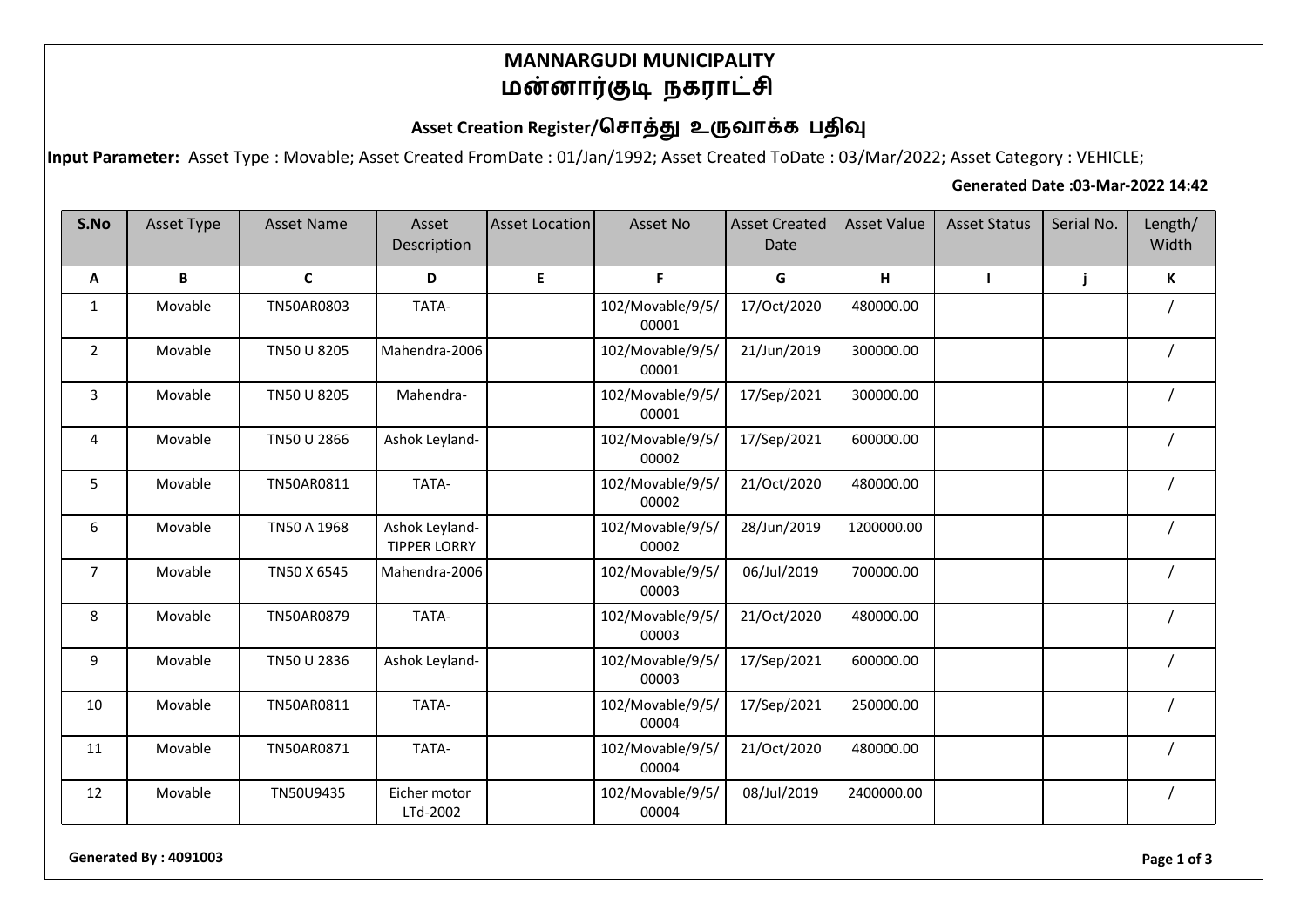### **MANNARGUDI MUNICIPALITY** மன்னார்குடி நகராட்சி

# Asset Creation Register/சொத்து உருவாக்க பதிவு

| 13 | Movable | TN50AR08156 | TATA-                                 | 102/Movable/9/5/<br>00005 | 21/Oct/2020 | 480000.00  |  |  |
|----|---------|-------------|---------------------------------------|---------------------------|-------------|------------|--|--|
| 14 | Movable | TN50AR0871  | TATA-                                 | 102/Movable/9/5/<br>00005 | 17/Sep/2021 | 250000.00  |  |  |
| 15 | Movable | TN50 Y 4191 | JCB-JCB                               | 102/Movable/9/5/<br>00005 | 08/Jul/2019 | 1900000.00 |  |  |
| 16 | Movable | TN50AR0803  | TATA-                                 | 102/Movable/9/5/<br>00006 | 17/Sep/2021 | 250000.00  |  |  |
| 17 | Movable | TN50AR0856  | TATA-                                 | 102/Movable/9/5/<br>00006 | 24/Oct/2020 | 480000.00  |  |  |
| 18 | Movable | TN50 X 7312 | Ashok Leyland-<br>2009                | 102/Movable/9/5/<br>00006 | 08/Jul/2019 | 1800000.00 |  |  |
| 19 | Movable | TN50 U 2836 | Ashok Leyland-<br>2012                | 102/Movable/9/5/<br>00007 | 17/Jul/2019 | 2400000.00 |  |  |
| 20 | Movable | TN50AR0856  | TATA-                                 | 102/Movable/9/5/<br>00007 | 17/Sep/2021 | 250000.00  |  |  |
| 21 | Movable | TN50AR0879  | TATA-                                 | 102/Movable/9/5/<br>00008 | 17/Sep/2021 | 250000.00  |  |  |
| 22 | Movable | TN50Z9096   | TATA-2009                             | 102/Movable/9/5/<br>00008 | 19/Jul/2019 | 1600000.00 |  |  |
| 23 | Movable | TN50S0020   | Mahendra-2013                         | 102/Movable/9/5/<br>00009 | 19/Jul/2019 | 600000.00  |  |  |
| 24 | Movable | TN50 W 0210 | Mahendra-2009                         | 102/Movable/9/5/<br>00010 | 19/Jul/2019 | 600000.00  |  |  |
| 25 | Movable | TN50U1279   | Ashok Leyland-<br><b>TIPPER LORRY</b> | 102/Movable/9/5/<br>00011 | 19/Jul/2019 | 1900000.00 |  |  |
| 26 | Movable | TN50U1293   | Ashok Leyland-<br>212                 | 102/Movable/9/5/<br>00012 | 19/Jul/2019 | 2100000.00 |  |  |
| 27 | Movable | TN50U1293   | Ashok Leyland-<br><b>TIPPER LORRY</b> | 102/Movable/9/5/<br>00013 | 19/Jul/2019 | 1900000.00 |  |  |